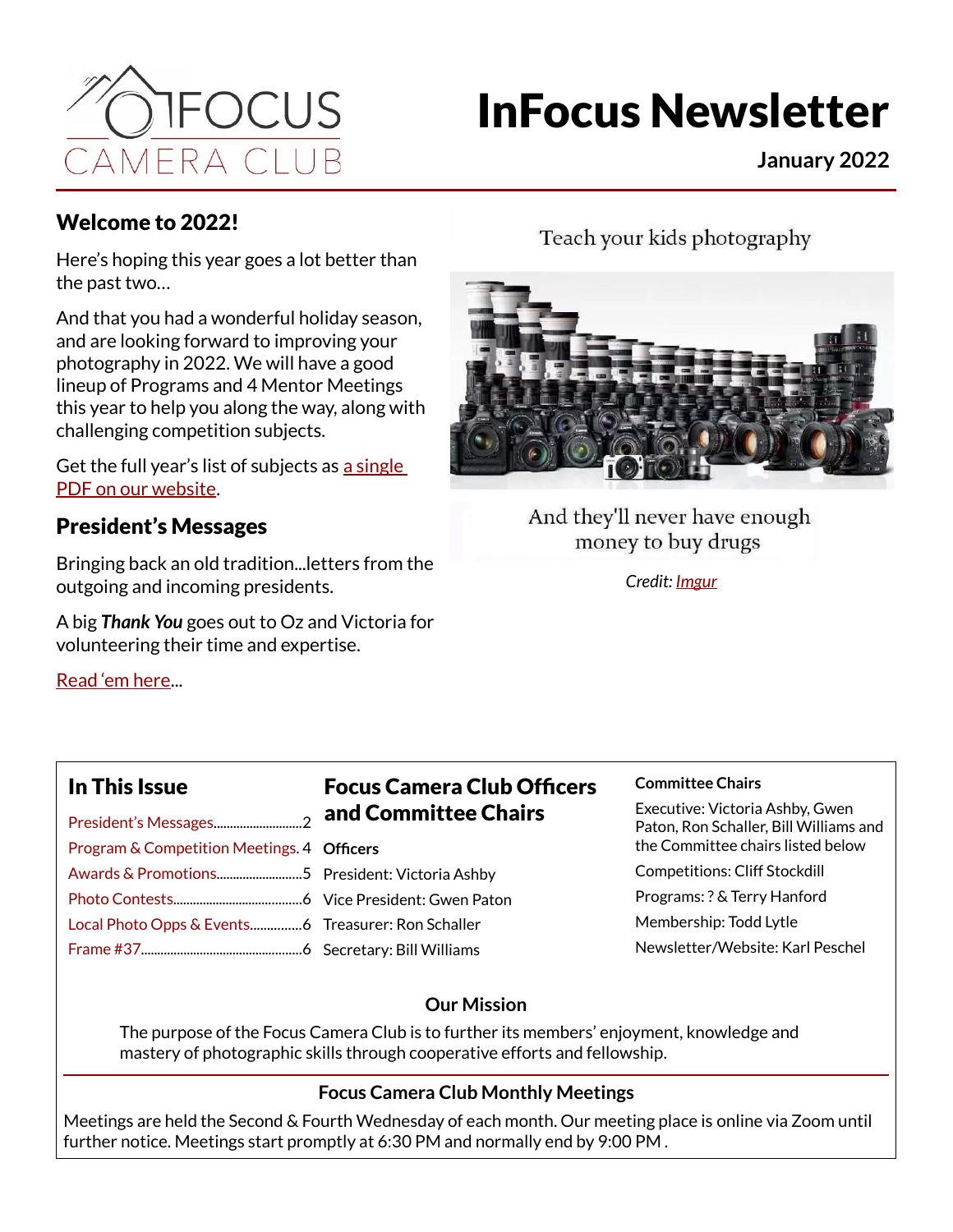## <span id="page-1-0"></span>*President's Messages*

*We have not done this in a few years – time to bring back the tradition. Messages from our outgoing and incoming Presidents. We'll start with Oz, who served the club for nearly 2 years.*

As you know, Victoria Ashby will be your new president this year. During the past two years, we experienced the global pandemic and have been unable to meet in-person. We've adjusted by having Zoom meetings for competitions and for program presentations. Zoom meetings brought challenges as we learned how to use this "new" technology, but it also allowed us to record our meetings for viewing at a later time. This allowed prospective new members to learn more about our club. Another advantage was being able to have presenters and judges from outside the Denver area, as well as having out of town members participating in our Zoom meetings. The big drawback is that we missed the camaraderie of the in-person meetings, a major reason for belonging to the Focus Camera Club.

During the pandemic, many of us were limited in being able to get out to shoot photos. Travel was curtailed and postponed. We've had physical limitations in what we could do. After speaking with some people, I think this has also affected our mental well-being. Being creative, needed for taking pictures, requires a feeling of well-being. This has been difficult to maintain and so, many people have not been very enthusiastic to pursue photography. My hope for the new year is for all of us to regain our enthusiasm and creativity. This pandemic hasn't been good for body or soul.

Many club members were involved in keeping the club operating during the pandemic. I was the "conductor" and the "orchestra" played beautifully. It is through Dick York that we are able to use the meeting room at the Lone Tree Civic Center at no cost. He has arranged the second and fourth Wednesdays as our meeting times in 2022, whenever we can again meet in person. Of course, personal health is the top priority and the Executive board will meet in March to discuss the possibility of in-person meetings.

Shawn Slade brought us outstanding programs that we all enjoyed. Butch Mazzuca contacted his very experienced photographer friends and other experienced judges to critique our images and, together with Cliff Stockdill, chose our competition topics and definitions. Dave Hull stepped up to record and edit our Zoom meetings, a considerable undertaking. He, Shawn, Butch and Cliff ran the meetings. Bob Bartlett had to learn all about showing our competition images for Zoom meetings; not an easy task. Bill Williams and Bob made sure our scores were properly recorded, and Bill presented the scores for us throughout the year. Bob and Karl accepted our digital submissions and organized them for projection and online galleries. Larry Hartlaub was our membership chair. Gwen Paton was my backup in case I couldn't cope with being president. And finally, Karl Peschel is the glue that kept everything functioning including presenting us an outstanding newsletter every month, working with Bob on the digital entries, reminding us of the Zoom meetings, being backup for all aspects of the Zoom meetings, being our technical adviser and more. There are many unmentioned tasks these people have taken care of to keep this club operating and I appreciate everyone and their time and energy.

Many thanks to everyone for being a member, as without all of you, there would be no club.

May 2022 be a successful year. And with that, I turn over the presidency to Victoria Ashby.

– Oz Pfenninger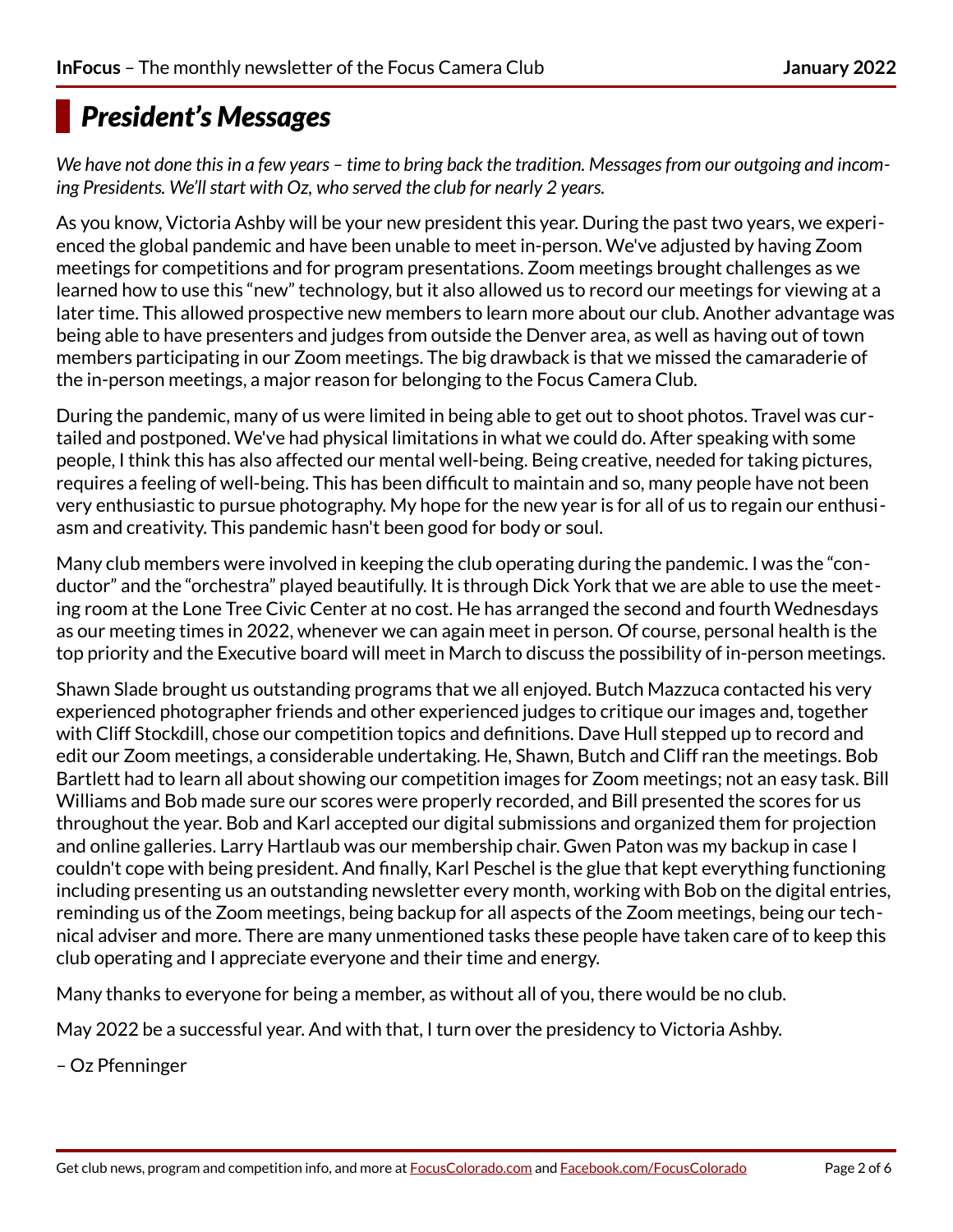*Now let's hear from Victoria Ashby, our 2022 club President.*

#### Dear Focus Family,

Welcome to 2022! I want to thank Oz Pfenninger, past President, the Executive Committee and the Committee Chairs for a job well done in 2021. In the face of many challenges, they managed to have a productive and successful year. Thank you all for your hard work and perseverance.

Lucius and I have been members of FCC for five years. We continue to be amazed at the amount of growth we have experienced as members of FCC. Where else can novice photographers get the opportunity to watch programs delivered by Professional Photographers? Or, have their photographs critiqued by professionals in a way that allows them to improve as photographers? Competitions also provide a way to see the works of photographers at all levels and acts as an incentive to improve one's skill level. And the best part is all this is provided for only \$50 a year. FCC is a fantastic camera club for those who are serious about growing their skill level and improving as photographers.

I am honored to serve as the President of FCC in 2022. We still face challenges in the coming year, but I am fully confident that we can find new opportunities and uncover novel ways to keep FCC operating at maximum effectiveness. To accomplish this will take all of us. I remain open to new ideas, suggestions and creative solutions from each of you. Communication is key so don't hesitate to be open and share ideas.

The following are my top three goals for 2022:

- Increase membership: by finding ways to bring back previous members and to obtain new ones.
- Continue to provide high quality programs: by contacting those presenters who have provided quality programs in the past and finding new program presenters.
- Provide an opportunity for in-person outings: by scheduling quarterly outdoor photo shoots and matching up new photographers with professional photographers. This will be a great learning opportunity for new members and give all of us something to look forward to. Places and dates to be determined.

Knowing that our goal is to help all photographers become better at what they love, I would like very much to establish a way for us to get feedback from our members on a regular basis. I believe that it is important to hear what is working and what may not be working as it relates to our members. This will be very helpful to the Executive Committee as we move through 2022.

I am sure there are some additional ideas out there and I look forward to hearing about them. It is going to be a pleasure working with each of you to keep FCC Denver Metro's most professional and diverse digital photography club. Here is to yet another fun, productive and creative year.

Sincerely,

Victoria Ashby President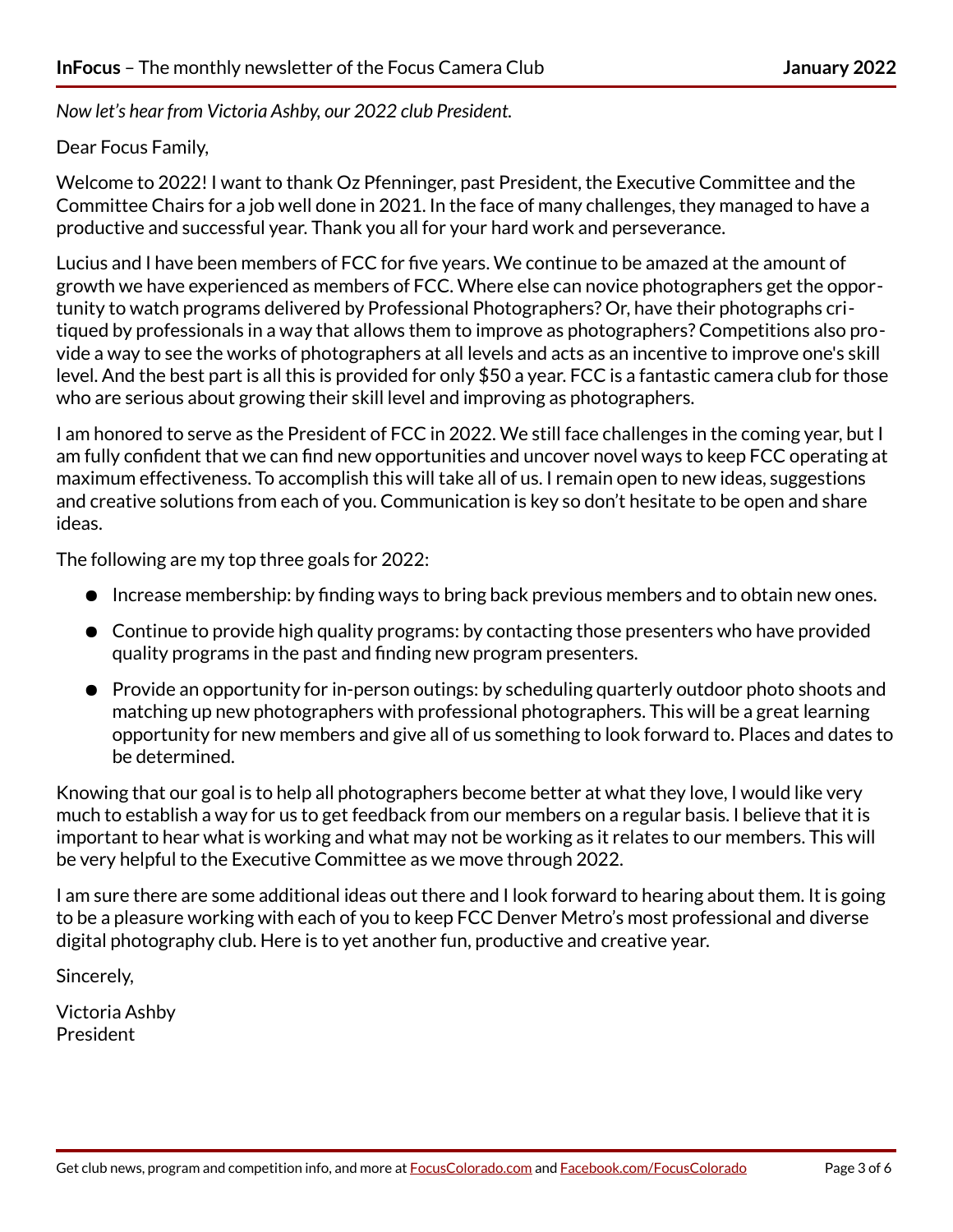### <span id="page-3-0"></span>*Program & Competition Meetings*

| <b>Program Schedule</b> |                                                                    | <b>Competition Schedule</b> |                                        |  |
|-------------------------|--------------------------------------------------------------------|-----------------------------|----------------------------------------|--|
| 01/12/22                | <b>Program - Compelling Travel</b><br>Portraiture by Ron Cooper    |                             | $01/26/22$ Subject – Open              |  |
| 02/09/22                | <b>Program - Creating Nostalgic</b><br>Looking Images by Ken Smith | 02/23/22                    | <b>Subject - Winter</b>                |  |
| 03/09/22                | <b>Program - TBA by Travis Broxton</b>                             | 03/23/22                    | <b>Subject</b> – Patterns / Repetition |  |
| 03/30/22                | <b>Mentor Meeting</b>                                              |                             |                                        |  |

#### January 12 Program with Ron Cooper

We've all seen Ron's stunning images in competitions through the years…now we get to hear from him how he creates these wonderful images.

Here is a high level outline of the presentation:

My approach to travel portraiture Portrait techniques, choosing subjects, background, posing, lighting **Equipment Workflow** Trip planning Compensating subjects – yes? no? pros/cons Photographing the Dani people (a sample trip)

The presentation is approximately 50 minutes plus whatever time is added for Q&A.

#### This Month's Competition is Open

The official definition - *"The Open category allows photographers to submit images of any subject matter. Members are encouraged to explore photographic techniques and subjects outside their usual style."*

As we've done for many years, we'll be starting off with an Open Competition in January.

I don't know about you, but I'm ready to go out and shoot new images all this year. And that's the spirit of the Open category – a chance to try new things, new genres, new techniques, new gear.

Don't just grab something from your archive. Go and create new art for this competition.

Judge will be **Eli Vega**

(And remember, we are limiting to 2 images per person for all Competitions done via Zoom.)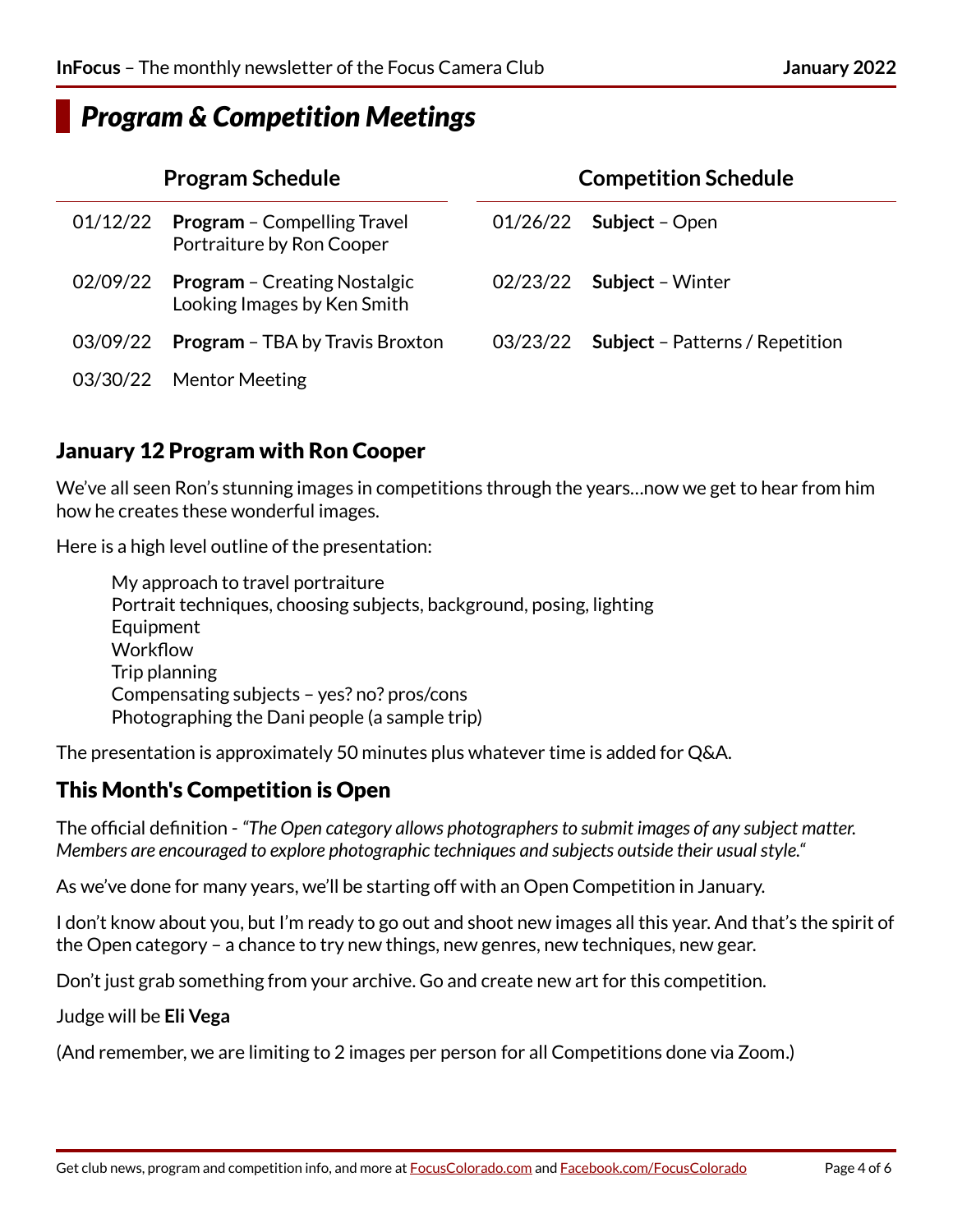## <span id="page-4-0"></span>*Awards & Promotions*

Here are the final results for the POTY and Media awards, along with members advancing to the next level of competition.

Our congratulations go out to each and every one of the members listed here. Be proud of all your excellent images throughout the year.

| <b>PHOTOGRAPHER OF THE YEAR WINNER</b> |                         |                    | <b>COLOR CATEGORY WINNER MONOCHROME CATEGORY WINNER</b> |
|----------------------------------------|-------------------------|--------------------|---------------------------------------------------------|
|                                        | F5.6 Bill Williams 9.00 | Bill Williams 9.11 | (no winner)                                             |
| f8                                     | Steve Wilton 8.56       | Steve Wilton 8.93  | Phil Rodgers 8.14                                       |
| f11                                    | Lucius Ashby 9.08       | Lucius Ashby 8.93  | Cliff Stockdill 9.17                                    |
| f16                                    | Joe Bonita 9.67         | Joe Bonita 9.89    | Danny Lam 9.17                                          |

#### **MEMBER PROMOTIONS**

Photographers advancing to the next level:

f5.6 to f8: Laura Blake (8.31), Terry Hanford (8.65), Bill Williams (9.00)

f8 to f11: Steve Wilton (8.56 )

f11 to f16: Victoria Ashby (9.11, 8.80), Shawn Slade (8.76, 8.94)

## The criteria for the awards listed above and for member promotions is all detailed in the [Competition](https://focuscolorado.com/competitionrulespdf) [Rules PDF](https://focuscolorado.com/competitionrulespdf) on our website.

#### **All US National Parks are free to enter on the following days in 2022**

 *January 17*: Birthday of Martin Luther King, Jr. *April 16*: First day of National Park Week *August 4*: Anniversary of the Great American Outdoors Act *September 24*: National Public Lands Day *November 11*: Veterans Day

<https://www.nps.gov/planyourvisit/fee-free-parks.htm>

And speaking of the National Parks, [here is a great article](https://www.nationalparkstraveler.org/2021/12/photography-national-parks-being-prepared-and-knowing-your-limits) about planning a photo trip and making sure you're prepared for the weather, the terrain, animal encounters, etc.